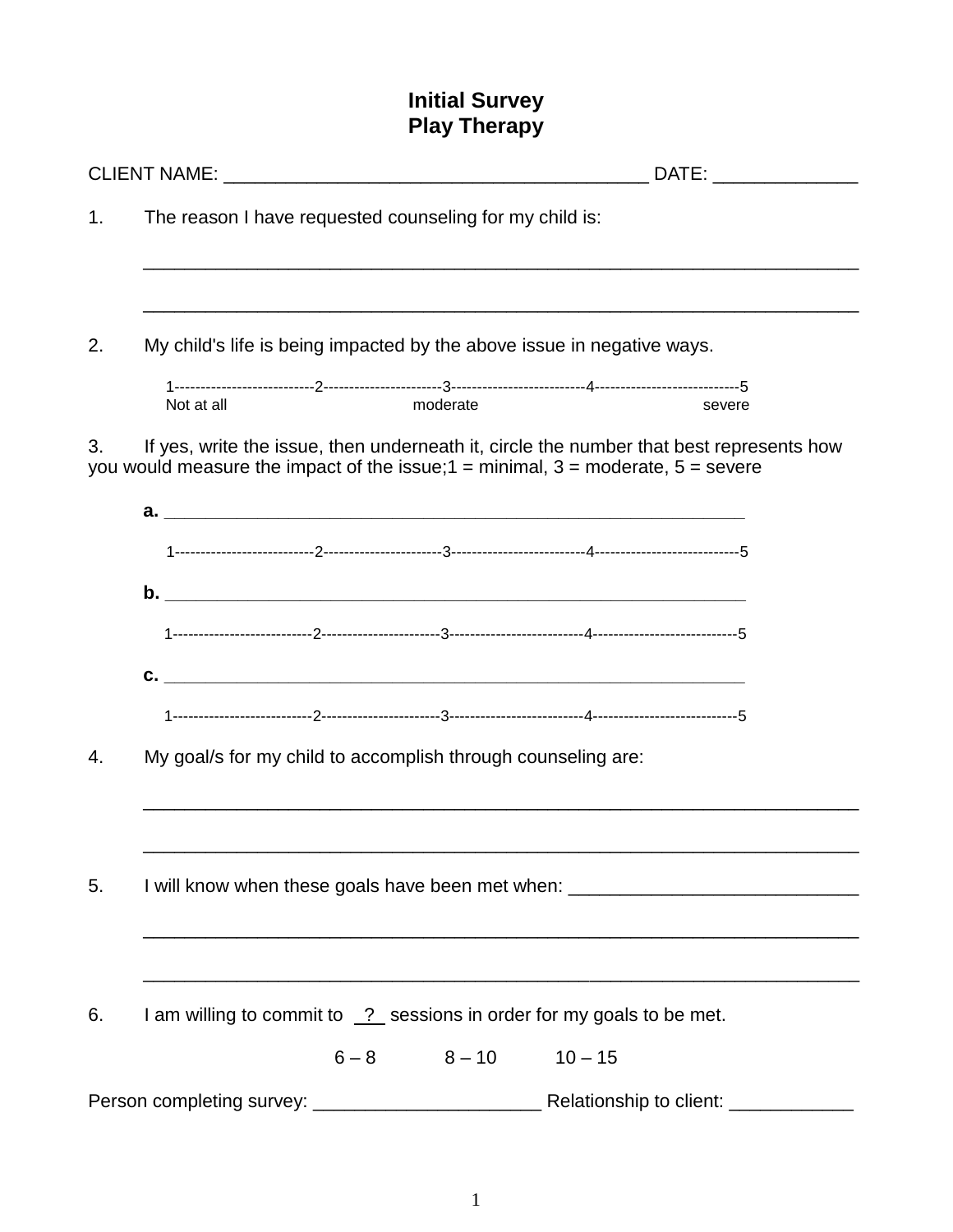**\_\_\_\_\_\_\_\_\_\_\_\_\_\_\_\_\_\_\_\_\_\_\_\_\_\_\_\_\_\_\_\_\_\_\_\_\_\_\_\_\_\_\_\_\_\_\_\_\_\_\_\_\_\_\_\_\_\_\_\_\_\_\_\_\_\_\_\_\_\_\_\_\_\_\_\_\_\_\_\_\_\_\_**

### **FCC Policies:**

We ask parents/caregivers to:

- Give 24 hours notice of cancellations
- Due to the high demand for after school appointments, two or more "no shows" may result in the loss of regularly scheduled appointment time
- View the parenting video "1, 2, 3 Magic" by Thomas W. Phelan, Ph.D. during your child's first two therapy sessions (viewing will be set up in a vacant office).
- Attend "An Overview of Filial Therapy" class. Next class will be: DATE: \_\_\_\_\_\_\_\_\_\_\_\_\_\_TIME: \_\_\_\_\_\_\_\_\_\_\_\_See office manager for class information
- Communicate important information regarding your child at times other than during their regularly scheduled session times. Please refrain from discussing problems in front of your child
- Remain in waiting area while your child is in session; please do not leave siblings unattended in waiting area
- Understand that phone calls over ten minutes are considered therapy and client will be billed accordingly
- Schedule a "for parents/caregivers only" session (after your child's fourth session) with therapist to assess the progress and treatment plan for your child

By signing, I am indicating that I understand and agree to the above information.

\_\_\_\_\_\_\_\_\_\_\_\_\_\_\_\_\_\_\_\_\_\_\_\_\_\_\_\_\_\_\_\_\_\_\_ \_\_\_\_\_\_\_\_\_\_\_\_\_\_\_\_\_\_\_\_\_\_\_

Name of Client

Signature of Parent/Caregiver **Date** 

\_\_\_\_\_\_\_\_\_\_\_\_\_\_\_\_\_\_\_\_\_\_\_\_\_\_\_\_\_\_\_\_\_\_\_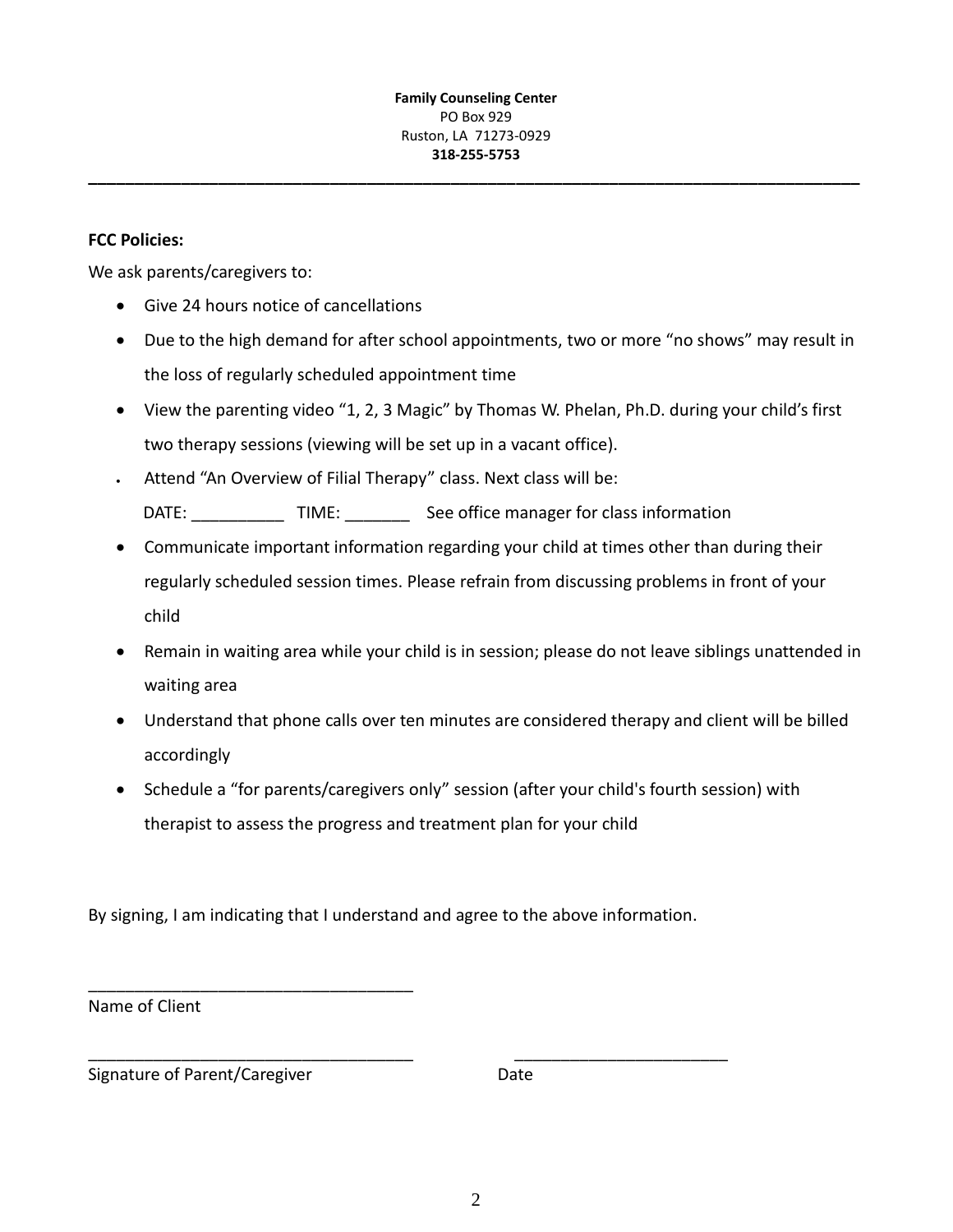## **Louisiana United Methodist Children and Family Services, Inc. Family Counseling Center 902 Deville Lane Ruston, Louisiana 71270**

### **Liability Release Agreement**

| This agreement is made and entered into by and between the household and all of its members |                                    |  |  |  |  |  |
|---------------------------------------------------------------------------------------------|------------------------------------|--|--|--|--|--|
| identified as,                                                                              | (your name), represented herein by |  |  |  |  |  |
|                                                                                             | (your name), head of the household |  |  |  |  |  |

AND Louisiana United Methodist Children and Family Services, Inc.

I, the contract of the contract of the contract of the contract of the contract of the contract of the contract of the contract of the contract of the contract of the contract of the contract of the contract of the contrac Officers, Directors, and Staff of the Louisiana United Methodist Children and Family Services, Inc. of any liability for injury or damage, real or perceived, to myself or persons from the household I represent which may arise while receiving counseling services and any other service that may be rendered to our household prior to, during, or after the duration and completion of our service agreement entered into with the Louisiana United Methodist Children and Family Services, Inc.

I,\_\_\_\_\_\_\_\_\_\_\_\_\_\_\_\_\_\_\_\_\_\_\_\_\_\_\_\_\_\_\_\_\_\_\_\_\_\_\_\_, do assume all responsibilities for decisions, choices, and behaviors that I may individually make and for those made by any member of my household. I understand that my therapist is assisting me to think through and come to resolution of issues within my own sphere of life. My therapist is a facilitator and consultant and not the initiator, nor determination, nor determinator of my thoughts or actions for me individually or for members of my household.

I hereby declare to relieve \_\_\_\_\_\_\_\_\_\_\_\_\_\_\_\_\_\_\_\_\_, my assigned therapist, and any other therapist that may be assigned to assist me in the future. The Board of Directors, its Officers and Staff of the Louisiana United Methodist Children and Family Services, Inc. and its Family Counseling Center of any and all liabilities for consequences of my decisions and actions and for those of all the members of my household.

AND WITNESS WHEREFORE, of this agreement is signed and entered into on the date below indicated as witnessed.

\_\_\_\_\_\_\_\_\_\_\_\_\_\_\_\_\_\_\_\_\_\_\_\_\_\_\_\_\_\_\_\_\_\_\_\_\_\_\_\_\_\_\_\_\_\_\_\_\_\_\_\_\_\_\_\_\_\_\_\_\_\_\_\_\_\_\_\_\_\_\_\_\_\_\_\_\_\_\_\_

\_\_\_\_\_\_\_\_\_\_\_\_\_\_\_\_\_\_\_\_\_\_\_\_\_\_\_\_\_\_\_\_\_\_\_\_\_\_\_\_\_\_\_\_\_\_\_\_\_\_\_\_\_\_\_\_\_\_\_\_\_\_\_\_\_\_\_\_\_\_\_\_\_\_\_\_\_\_\_\_

**Client** Date **Date** 

Witness **Date**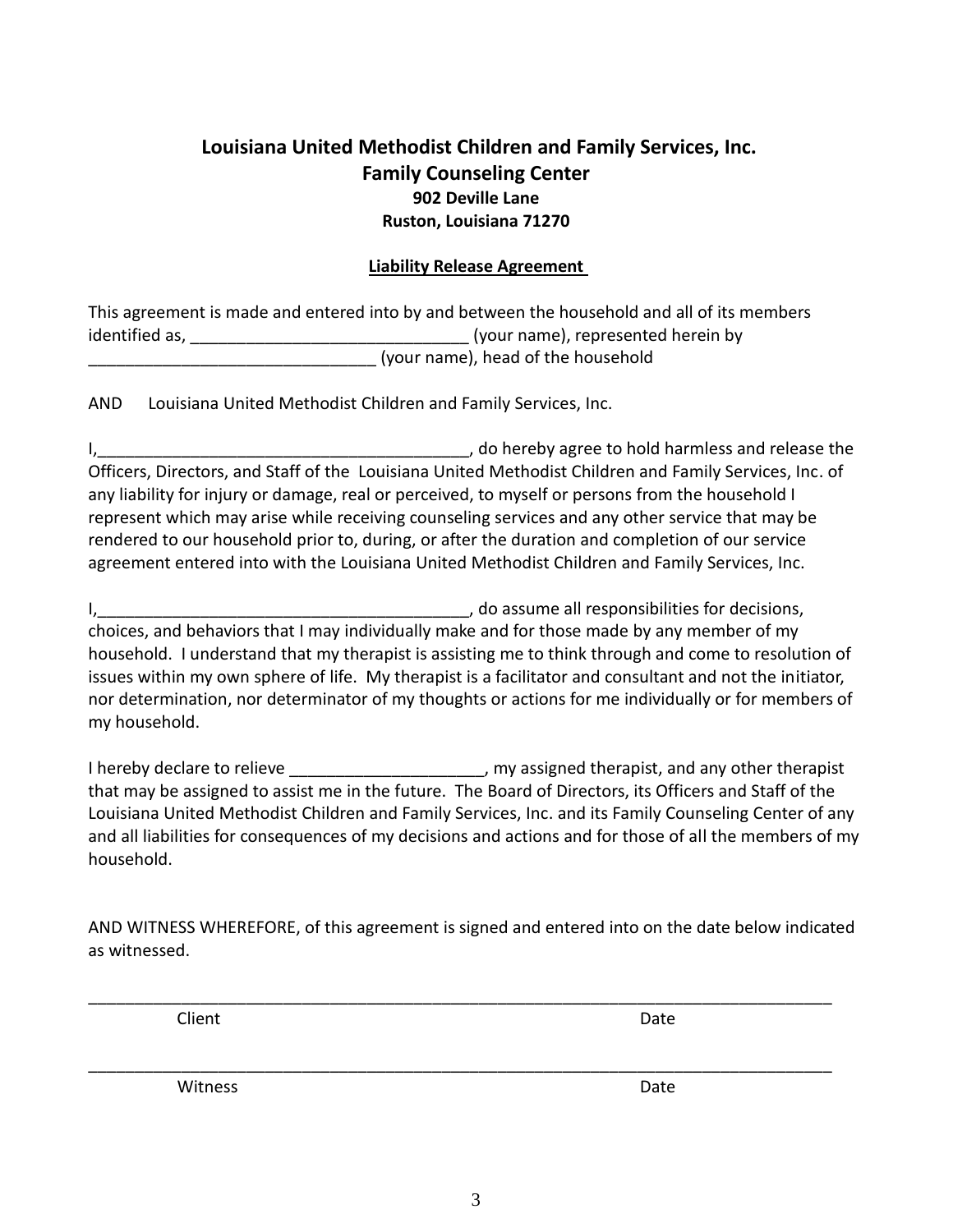# **Family Counseling Center**

**902 Deville Lane Ruston, Louisiana 71270**

### **Payment Agreement for Clients**

|                                                                                                                       | (Client), enter into this agreement with Family |  |  |  |  |
|-----------------------------------------------------------------------------------------------------------------------|-------------------------------------------------|--|--|--|--|
| <b>Counseling Center on Service Service Service Service Service Service Service Service Service Service Service S</b> | for the purpose                                 |  |  |  |  |
|                                                                                                                       | (Month, Day, Year)                              |  |  |  |  |
| of establishing a therapy payment plan. I understand the fee for therapy is \$120.00                                  |                                                 |  |  |  |  |
| per fifty-minute session. This fee is to be paid at the beginning of each session. If I                               |                                                 |  |  |  |  |
| qualify for the fee reduction, I agree to pay the following amount_____________.                                      |                                                 |  |  |  |  |
|                                                                                                                       |                                                 |  |  |  |  |

**The Family Counseling Center will assist with filing insurance claims; however, each client will be responsible for making payment at the time of each office visit unless prior arrangements have been made between the Family Counseling Center and the insurance company.**

**I am aware that twenty-four hours notice is required for cancellation of all appointments. I understand that I will be charged the standard session fee for the session missed if not canceled twenty-four hours prior to appointment time except in cases of emergency. I am aware that charges for missed appointments may not be claimed on insurance coverage. I have read this agreement and agree to be bound by it.**

**Individuals who do not have insurance coverage and cannot afford the full rates may apply for a fee reduction. In order to apply for a fee reduction, I understand that I must complete an income worksheet and attach copies of my most recent tax return and three recent pay stubs.** 

\_\_\_\_\_\_\_\_\_\_\_\_\_\_\_\_\_\_\_\_\_\_\_\_\_\_\_\_\_ \_\_\_\_\_\_\_\_\_\_\_\_\_\_\_\_\_\_\_\_\_\_\_\_\_\_\_\_\_\_

*Print name Signature*

**Louisiana United Methodist Children and Family Services, Inc. P.O. Box 929 Ruston, LA 71273-0929**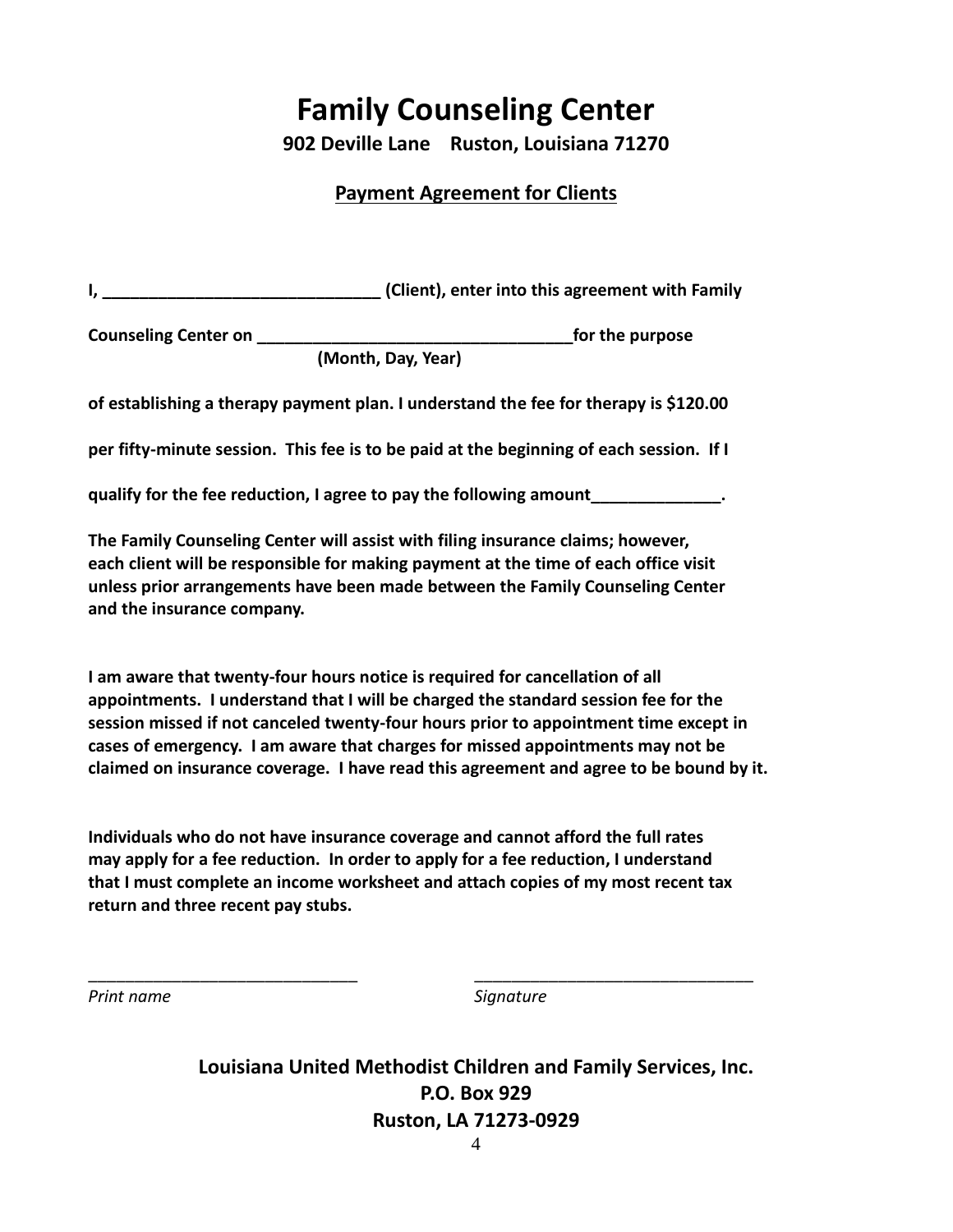# **Family Counseling Center 902 Deville Lane Ruston, Louisiana 71270**

## **OFF CAMPUS POLICY**

In an effort to meet the increasing requests for our therapists to provide services off campus, FCC has developed the following policy:

- 1. No travel beyond 20 miles.
- 2. Off-site services fee will be the same as your regular session fee of \$\_\_\_\_\_\_\_\_/hour. Fee is due before off-site visit can be made.
- 3. In order for therapists to observe children/clients in classroom settings, parent or guardian must sign a release of information form giving therapist permission to speak with teacher/principal about client and observe client in school setting.
- 4. Parent/guardian will arrange time and date of off campus appointment.
- 5. Be signing below I am acknowledging that I understand and will abide by the FCC Off Campus policy.

| Signature of Parent/Guardian | Date |
|------------------------------|------|

On behalf of \_\_\_\_\_\_\_\_\_\_\_\_\_\_\_\_\_\_\_\_\_\_\_\_\_\_\_\_\_\_\_\_\_\_\_\_\_(Child/Client)

Circle therapist below:

Pam Cannon / Robert Flowers / Chad Frederick / Jennifer Harris / Ginny Hixon / Sharon Kilcoyne / Amy McKaskle / Marsha Watkins / Jessica Williams

Intern:\_\_\_\_\_\_\_\_\_\_\_\_\_\_\_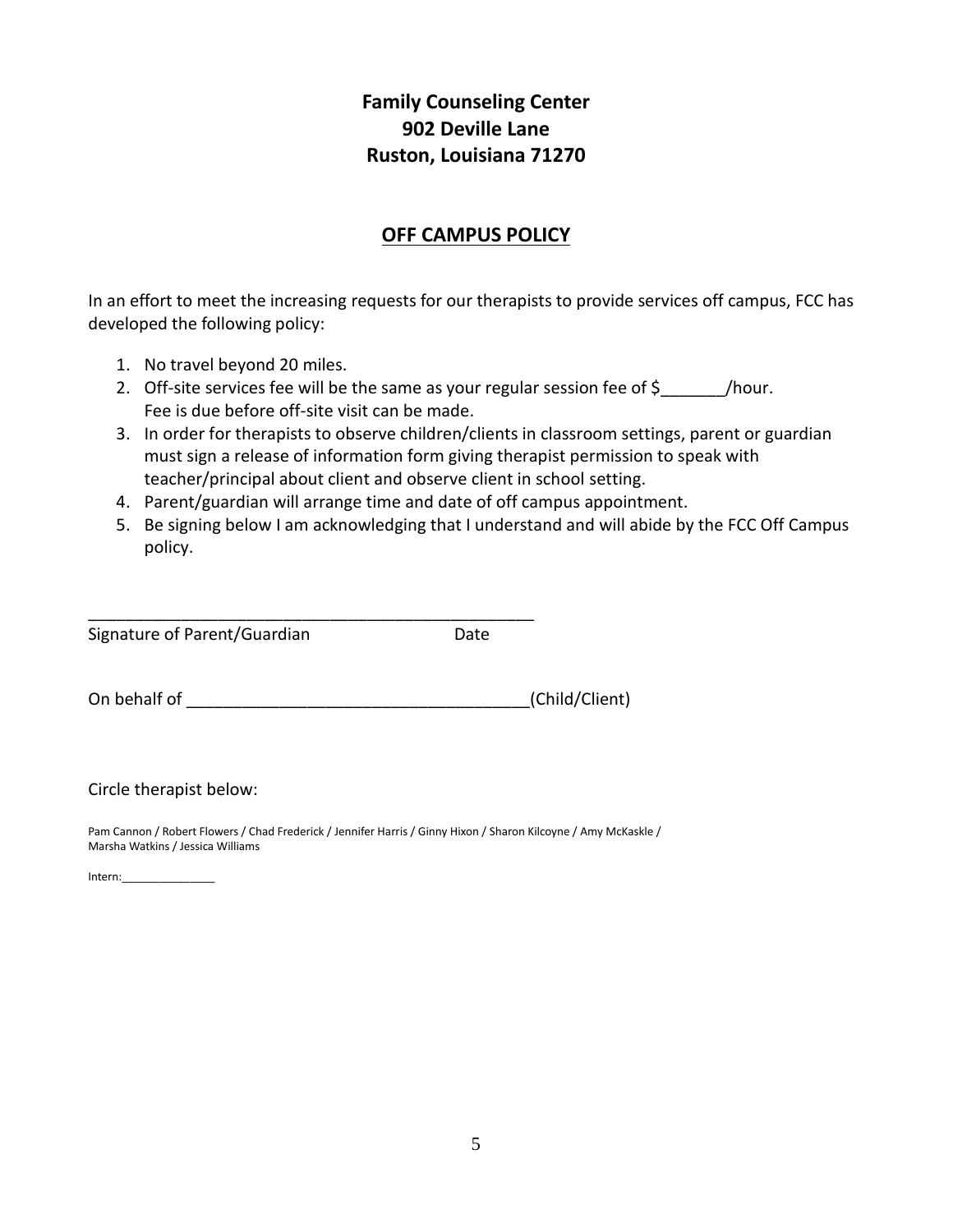**\_\_\_\_\_\_\_\_\_\_\_\_\_\_\_\_\_\_\_\_\_\_\_\_\_\_\_\_\_\_\_\_\_\_\_\_\_\_\_\_\_\_\_\_\_\_\_\_\_\_\_\_\_\_\_\_\_\_\_\_\_\_\_\_\_\_\_\_\_\_\_**

#### **TO ALL CLIENTS OF FAMILY COUNSELING CENTER:**

FCC therapists believe that it is in the best interest of our child clients that we remain neutral during custody battles. We also agree that therapists who participate in custody battles put at risk the therapeutic relationship between therapist and child client. Research clearly shows that a positive relationship between client and therapist is the most important predictor of positive outcomes in therapy, regardless of the model or techniques used. Therapy should be a safe, battle free zone for our child clients and we strive to protect and maintain this relationship at all costs. We respectfully ask parents to honor their child's ability to heal by allowing therapists to remain 'on the child's side' throughout the duration of the therapeutic process.

Regarding requests or subpoenas for our therapists to testify in court regarding custody of child clients, please be advised that:

- 1. Therapists involved in counseling services are not conducting custody evaluations and therefore are not qualified to provide an opinion as to child/client placement for the court.
- 2. If required through subpoena or court order to testify, our therapists' testimony will consistently reflect that it is not our professional role to express an opinion regarding the placement of a child.
- 3. If required through subpoena or court order to testify, client will be charged \$300 per hour. Billing time begins when therapist leaves the Family Counseling Center and ends when therapist returns.
- 4. A deposit in the amount of \$600 for two hours will be required twenty-four hours prior to the assigned court date.
- 5. Documents required by the court or requested by client (such as summaries of therapy) that are expressly for the purpose of court litigation will cost \$120 per hour for preparation. Payment will be the sole responsibility of the client requesting such document.

By signing below, I acknowledge that I have read and understand the above information.

\_\_\_\_\_\_\_\_\_\_\_\_\_\_\_\_\_\_\_\_\_\_\_\_\_\_\_\_\_\_\_\_\_\_\_\_\_ \_\_\_\_\_\_\_\_\_\_\_\_\_\_\_\_\_\_\_\_\_\_\_

SIGNATURE OF PARENT/GUARDIAN DATE